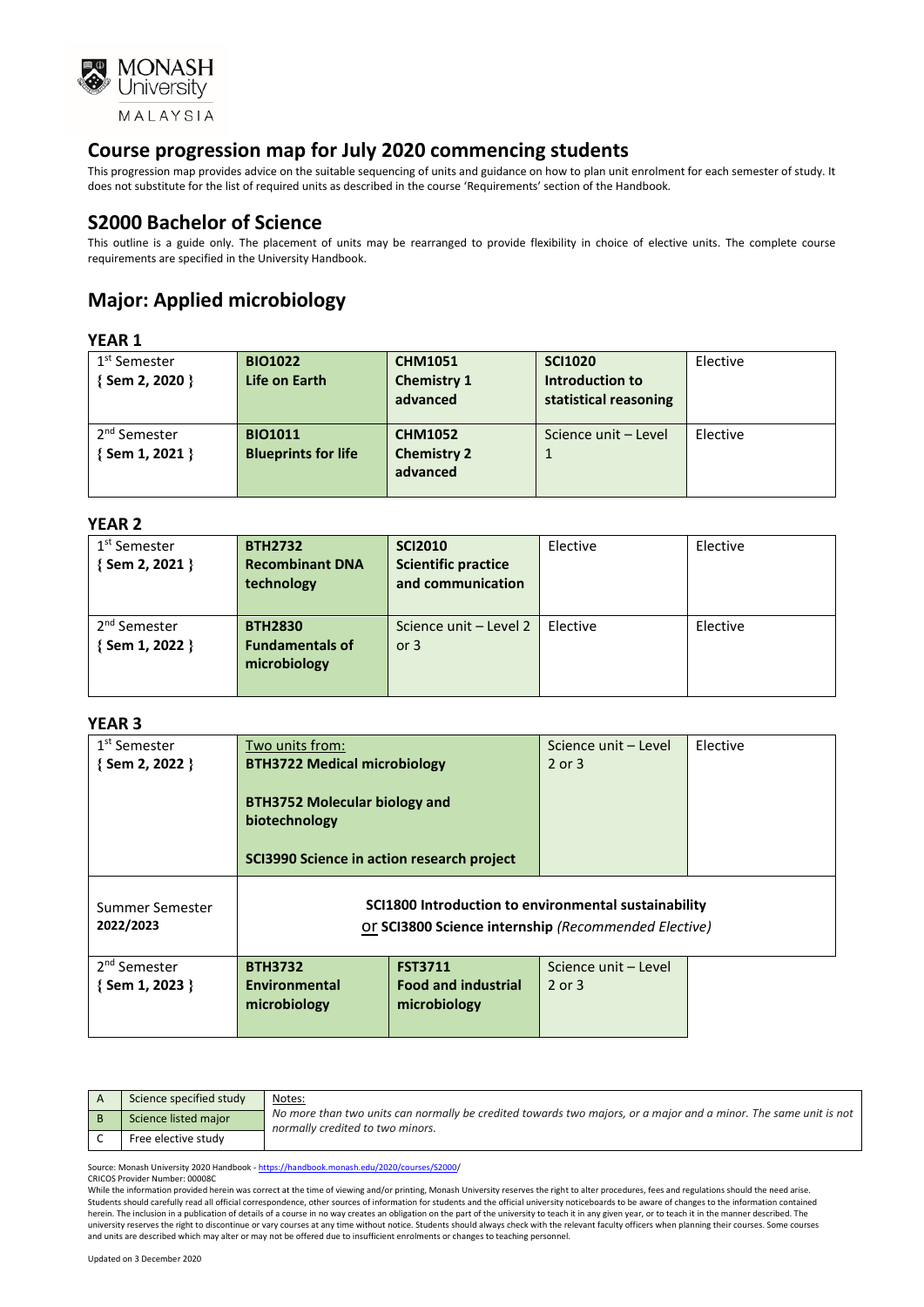

This progression map provides advice on the suitable sequencing of units and guidance on how to plan unit enrolment for each semester of study. It does not substitute for the list of required units as described in the course 'Requirements' section of the Handbook.

### **S2000 Bachelor of Science**

This outline is a guide only. The placement of units may be rearranged to provide flexibility in choice of elective units. The complete course requirements are specified in the University Handbook.

# **Major: Biotechnology**

#### **YEAR 1**

| 1 <sup>st</sup> Semester | <b>BIO1022</b>             | <b>CHM1051</b>     | <b>SCI1020</b>        | Elective |
|--------------------------|----------------------------|--------------------|-----------------------|----------|
| {Sem 2, 2020 }           | Life on Earth              | <b>Chemistry 1</b> | Introduction to       |          |
|                          |                            | advanced           | statistical reasoning |          |
|                          |                            |                    |                       |          |
|                          |                            |                    |                       |          |
| 2 <sup>nd</sup> Semester | <b>BIO1011</b>             | <b>CHM1052</b>     | Science unit - Level  | Elective |
| { Sem 1, 2021 }          | <b>Blueprints for life</b> | <b>Chemistry 2</b> | $\mathbf 1$           |          |
|                          |                            | advanced           |                       |          |
|                          |                            |                    |                       |          |
|                          |                            |                    |                       |          |

#### **YEAR 2**

| 1 <sup>st</sup> Semester<br>{Sem 2, 2021 } | <b>BTH2732</b><br><b>Recombinant DNA</b><br>technology | <b>SCI2010</b><br><b>Scientific practice</b><br>and communication | Elective | Elective |
|--------------------------------------------|--------------------------------------------------------|-------------------------------------------------------------------|----------|----------|
| 2 <sup>nd</sup> Semester<br>{Sem 1, 2022 } | <b>GEN2041</b><br><b>Foundations of</b><br>genetics    | Science unit - Level 2<br>or $3$                                  | Elective | Elective |

#### **YEAR 3**

| 1 <sup>st</sup> Semester<br>$\{$ Sem 2, 2022 $\}$ | <b>GEN3051</b><br><b>Medical and</b><br>forensic genetics                                                    | One unit from:<br><b>BTH3752 Molecular</b><br>biology and<br>biotechnology<br>SCI3990 Science in<br>action research<br>project                              | Science unit - Level<br>$2$ or $3$ | Elective |
|---------------------------------------------------|--------------------------------------------------------------------------------------------------------------|-------------------------------------------------------------------------------------------------------------------------------------------------------------|------------------------------------|----------|
| Summer Semester<br>2022/2023                      | SCI1800 Introduction to environmental sustainability<br>Or SCI3800 Science internship (Recommended Elective) |                                                                                                                                                             |                                    |          |
| 2 <sup>nd</sup> Semester<br>$\{$ Sem 1, 2023 $\}$ | <b>SCI3716</b><br><b>Laboratory and</b><br>workplace<br>management                                           | One unit from:<br><b>BTH3820 Plant</b><br>biotechnology<br><b>GEN3040 Genomics</b><br>and its applications<br>SCI3990 Science in<br>action research project | Science unit - Level<br>$2$ or $3$ |          |

| Science specified study | Notes:                                                                                                                                               |
|-------------------------|------------------------------------------------------------------------------------------------------------------------------------------------------|
| Science listed major    | No more than two units can normally be credited towards two majors, or a major and a minor. The same unit is not<br>normally credited to two minors. |
| Free elective study     |                                                                                                                                                      |

Source: Monash University 2020 Handbook - [https://handbook.monash.edu/2020/courses/S2000/](https://handbook.monash.edu/2020/courses/S2000) CRICOS Provider Number: 00008C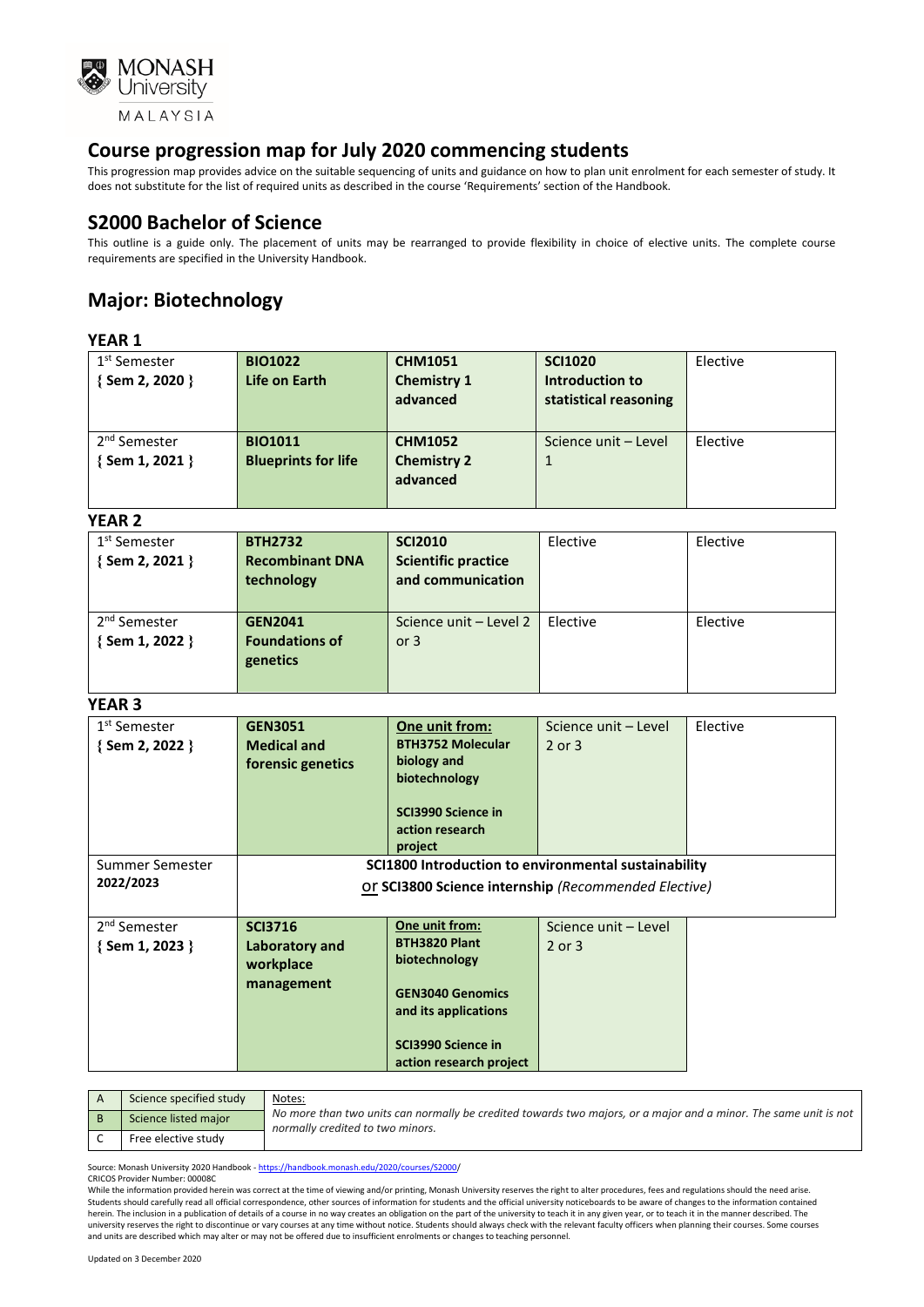

This progression map provides advice on the suitable sequencing of units and guidance on how to plan unit enrolment for each semester of study. It does not substitute for the list of required units as described in the course 'Requirements' section of the Handbook.

### **S2000 Bachelor of Science**

This outline is a guide only. The placement of units may be rearranged to provide flexibility in choice of elective units. The complete course requirements are specified in the University Handbook.

# **Extended major: Biotechnology**

#### **YEAR 1**

| 1 <sup>st</sup> Semester<br>{Sem 2, 2020 }  | <b>BIO1022</b><br>Life on Earth              | <b>CHM1051</b><br><b>Chemistry 1</b><br>advanced | <b>SCI1020</b><br>Introduction to<br>statistical reasoning | Elective |
|---------------------------------------------|----------------------------------------------|--------------------------------------------------|------------------------------------------------------------|----------|
| 2 <sup>nd</sup> Semester<br>{ Sem 1, 2021 } | <b>BIO1011</b><br><b>Blueprints for life</b> | <b>CHM1052</b><br><b>Chemistry 2</b><br>advanced | Science unit - Level                                       | Elective |

#### **YEAR 2**

| .                        |                        |                            |                       |          |
|--------------------------|------------------------|----------------------------|-----------------------|----------|
| 1 <sup>st</sup> Semester | <b>BTH2732</b>         | <b>SCI2010</b>             | Elective              | Elective |
| {Sem 2, 2021 }           | <b>Recombinant DNA</b> | <b>Scientific practice</b> |                       |          |
|                          | technology             | and communication          |                       |          |
|                          |                        |                            |                       |          |
| 2 <sup>nd</sup> Semester | <b>BTH2741</b>         | <b>BTH2830</b>             | <b>GEN2041</b>        | Elective |
| {Sem 1, 2022 }           | <b>Biochemistry</b>    | <b>Fundamentals of</b>     | <b>Foundations of</b> |          |
|                          |                        | microbiology               | genetics              |          |
|                          |                        |                            |                       |          |

#### **YEAR 3**

| 1 <sup>st</sup> Semester<br>{Sem 2, 2022 } | <b>GEN3051 Medical</b><br>Two units from:<br>and forensic<br><b>BTH3722 Medical microbiology</b><br>genetics |                                                       | Elective |
|--------------------------------------------|--------------------------------------------------------------------------------------------------------------|-------------------------------------------------------|----------|
|                                            |                                                                                                              | <b>BTH3752 Molecular biology and</b><br>biotechnology |          |
|                                            |                                                                                                              | SCI3990 Science in action research project            |          |
| Summer Semester<br>2022/2023               | SCI1800 Introduction to environmental sustainability<br>Or SCI3800 Science internship (Recommended Elective) |                                                       |          |
| 2 <sup>nd</sup> Semester                   | <b>SCI3716 Laboratory</b>                                                                                    | Two units from:                                       |          |
| $\{$ Sem 1, 2023 $\}$                      | and workplace<br><b>BTH3820 Plant biotechnology</b><br>management                                            |                                                       |          |
|                                            | <b>GEN3040 Genomics and its applications</b>                                                                 |                                                       |          |
|                                            |                                                                                                              | SCI3990 Science in action research project            |          |

| Science specified study | Notes:                                                                                                                                               |
|-------------------------|------------------------------------------------------------------------------------------------------------------------------------------------------|
| Science listed major    | No more than two units can normally be credited towards two majors, or a major and a minor. The same unit is not<br>normally credited to two minors. |
| Free elective study     |                                                                                                                                                      |

Source: Monash University 2020 Handbook - [https://handbook.monash.edu/2020/courses/S2000/](https://handbook.monash.edu/2020/courses/S2000) CRICOS Provider Number: 00008C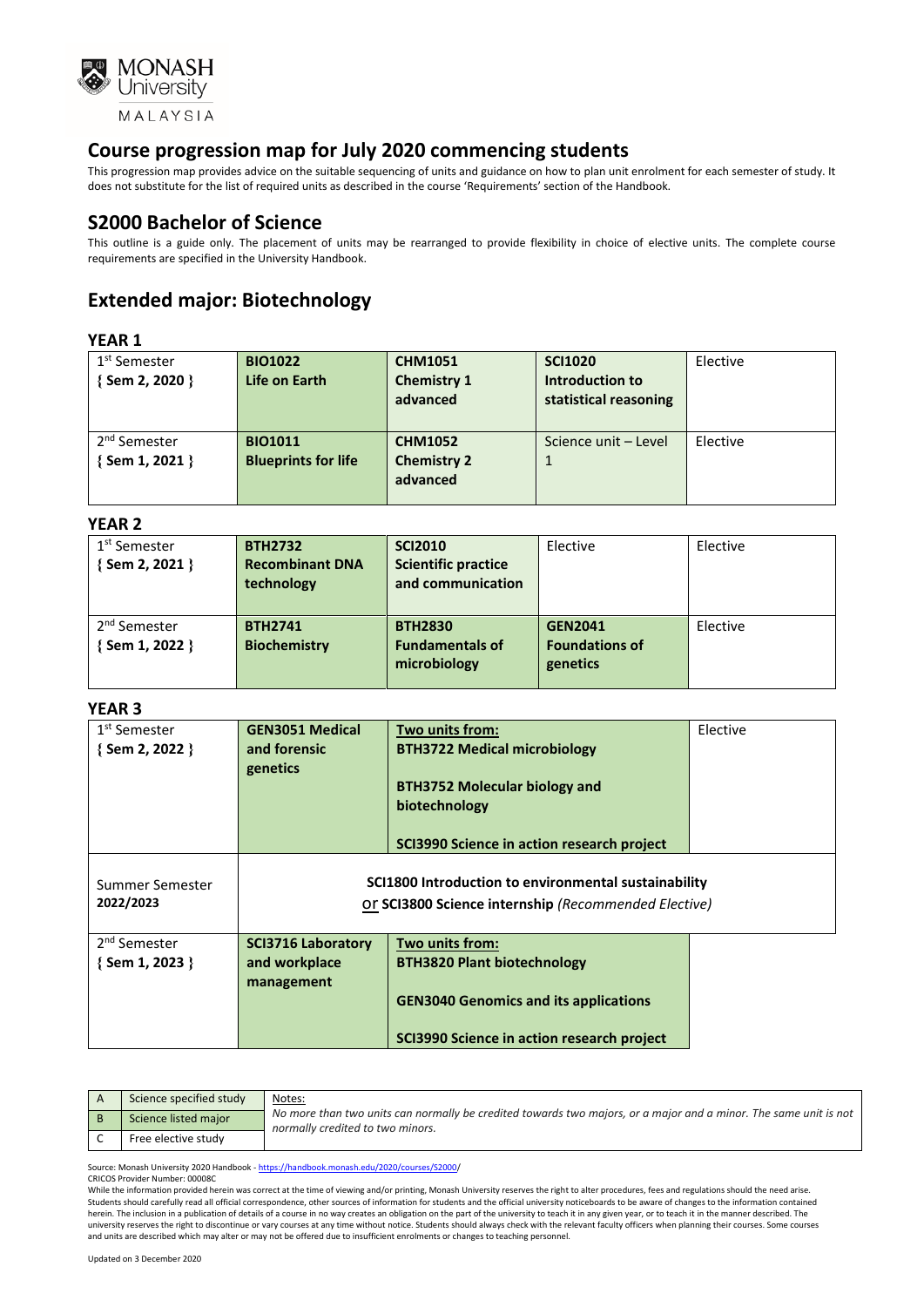

This progression map provides advice on the suitable sequencing of units and guidance on how to plan unit enrolment for each semester of study. It does not substitute for the list of required units as described in the course 'Requirements' section of the Handbook.

### **S2000 Bachelor of Science**

This outline is a guide only. The placement of units may be rearranged to provide flexibility in choice of elective units. The complete course requirements are specified in the University Handbook.

## **Major: Genomics and bioinformatics**

#### **YEAR 1**

| 1 <sup>st</sup> Semester | <b>BIO1022</b>             | <b>CHM1051</b>     | <b>SCI1020</b>        | Elective |
|--------------------------|----------------------------|--------------------|-----------------------|----------|
| {Sem 2, 2020 }           | Life on Earth              | <b>Chemistry 1</b> | Introduction to       |          |
|                          |                            | advanced           | statistical reasoning |          |
|                          |                            |                    |                       |          |
| 2 <sup>nd</sup> Semester | <b>BIO1011</b>             | <b>CHM1052</b>     | Science unit - Level  | Elective |
| {Sem 1, 2021 }           | <b>Blueprints for life</b> | <b>Chemistry 2</b> | $\mathbf{1}$          |          |
|                          |                            | advanced           |                       |          |
|                          |                            |                    |                       |          |

#### **YEAR 2**

| .                        |                            |                      |                        |          |
|--------------------------|----------------------------|----------------------|------------------------|----------|
| 1 <sup>st</sup> Semester | <b>SCI2010</b>             | Elective             | Elective               | Elective |
| $\{$ Sem 2, 2021 $\}$    | <b>Scientific practice</b> |                      |                        |          |
|                          | and communication          |                      |                        |          |
|                          |                            |                      |                        |          |
| 2 <sup>nd</sup> Semester | <b>GEN2041</b>             | Science unit - Level | Science unit – Level 2 | Elective |
| {Sem 1, 2022 }           | <b>Foundations of</b>      | 2 or 3               | or $3$                 |          |
|                          | genetics                   |                      |                        |          |
|                          |                            |                      |                        |          |

#### **YEAR 3**

| 1 <sup>st</sup> Semester<br>{ Sem 2, 2022 } | <b>BIN3890</b><br><b>Research methods in</b><br>bioinformatics and<br>big data analysis | <b>GEN2052</b><br><b>Genomics and</b><br>population genetics | <b>GEN3051</b><br><b>Medical and</b><br>forensic genetics                                                    | Science unit - Level<br>$2$ or $3$ |
|---------------------------------------------|-----------------------------------------------------------------------------------------|--------------------------------------------------------------|--------------------------------------------------------------------------------------------------------------|------------------------------------|
| Summer Semester<br>2022/2023                |                                                                                         |                                                              | SCI1800 Introduction to environmental sustainability<br>Or SCI3800 Science internship (Recommended Elective) |                                    |
| 2 <sup>nd</sup> Semester<br>{Sem 1, 2023 }  | <b>BIN3800</b><br><b>Bioinformatics</b>                                                 | <b>GEN3040</b><br><b>Genomics and its</b><br>applications    | <b>SCI3990</b><br>Science in action<br>research project<br>(Recommended<br>Elective)                         |                                    |

| Science specified study | Notes:                                                                                                                                               |
|-------------------------|------------------------------------------------------------------------------------------------------------------------------------------------------|
| Science listed major    | No more than two units can normally be credited towards two majors, or a major and a minor. The same unit is not<br>normally credited to two minors. |
| Free elective study     |                                                                                                                                                      |

Source: Monash University 2020 Handbook - [https://handbook.monash.edu/2020/courses/S2000/](https://handbook.monash.edu/2020/courses/S2000) CRICOS Provider Number: 00008C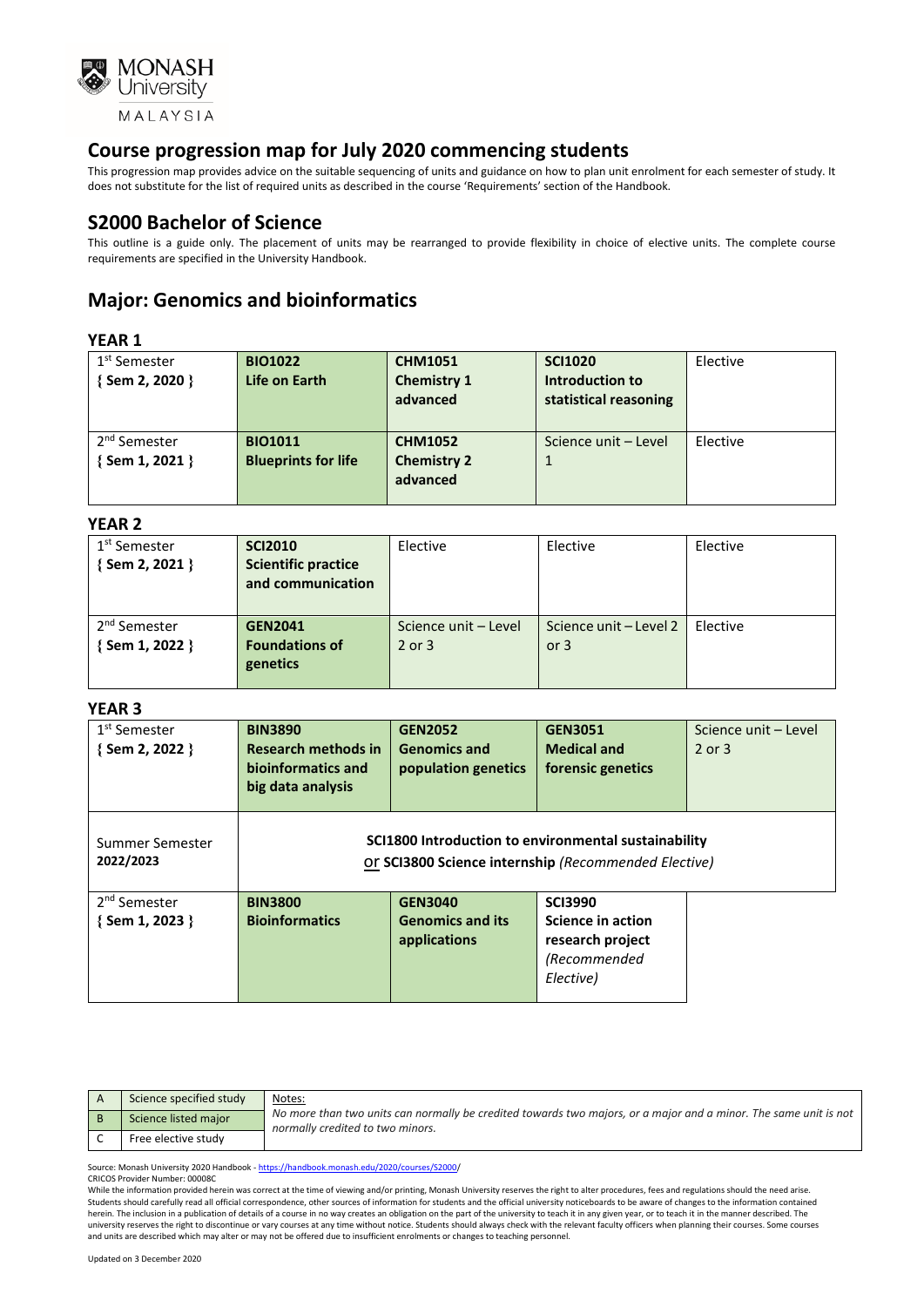

This progression map provides advice on the suitable sequencing of units and guidance on how to plan unit enrolment for each semester of study. It does not substitute for the list of required units as described in the course 'Requirements' section of the Handbook.

### **S2000 Bachelor of Science**

This outline is a guide only. The placement of units may be rearranged to provide flexibility in choice of elective units. The complete course requirements are specified in the University Handbook.

# **Major: Medicinal chemistry**

### **YEAR 1**

| 1 <sup>st</sup> Semester<br>{Sem 2, 2020 } | <b>BIO1022</b><br>Life on Earth | <b>CHM1051</b><br><b>Chemistry 1</b><br>advanced | <b>SCI1020</b><br>Introduction to<br>statistical reasoning | Elective |
|--------------------------------------------|---------------------------------|--------------------------------------------------|------------------------------------------------------------|----------|
| 2 <sup>nd</sup> Semester                   | <b>BIO1011</b>                  | <b>CHM1052</b>                                   | Science unit - Level                                       | Elective |
| {Sem 1, 2021 }                             | <b>Blueprints for life</b>      | <b>Chemistry 2</b>                               |                                                            |          |
|                                            |                                 | advanced                                         |                                                            |          |

#### **YEAR 2**

| 1 <sup>st</sup> Semester | <b>CHM2922</b>       | <b>SCI2010</b>              | Elective            | Elective |
|--------------------------|----------------------|-----------------------------|---------------------|----------|
| {Sem 2, 2021 }           | Spectroscopy and     | <b>Scientific practice</b>  |                     |          |
|                          | analytical chemistry | and communication           |                     |          |
|                          |                      |                             |                     |          |
| 2 <sup>nd</sup> Semester | <b>CHM2911</b>       | <b>*PHY2810</b>             | <b>BTH2741</b>      | Elective |
| {Sem 1, 2022 }           | Inorganic and        | <b>Physiology of</b>        | <b>Biochemistry</b> |          |
|                          | organic chemistry    | human body                  | (Recommended        |          |
|                          |                      | systems                     | Elective)           |          |
|                          |                      | Science unit -<br><b>or</b> |                     |          |
|                          |                      | Level 2 or 3                |                     |          |
|                          |                      | (*must complete either      |                     |          |
|                          |                      | PHY2810 or PHY2820)         |                     |          |

#### **YEAR 3**

| 1 <sup>st</sup> Semester     | <b>CHM3922</b>                                                                                               | *PHY2820                   | Science unit - Level | Science unit - Level |
|------------------------------|--------------------------------------------------------------------------------------------------------------|----------------------------|----------------------|----------------------|
| {Sem 2, 2022 }               | <b>Advanced organic</b>                                                                                      | <b>Physiology of human</b> | 3                    | 2 or 3               |
|                              | chemistry                                                                                                    | health                     |                      |                      |
|                              |                                                                                                              | or Science unit -          |                      |                      |
|                              |                                                                                                              | Level 2 or 3               |                      |                      |
|                              |                                                                                                              | (*must complete either     |                      |                      |
|                              |                                                                                                              | PHY2810 or PHY2820)        |                      |                      |
| Summer Semester<br>2022/2023 | SCI1800 Introduction to environmental sustainability<br>Or SCI3800 Science internship (Recommended Elective) |                            |                      |                      |
| 2 <sup>nd</sup> Semester     | <b>CHM3930</b>                                                                                               | <b>PHA3801</b>             | <b>SCI3990</b>       |                      |
| $\{$ Sem 1, 2023 $\}$        | <b>Medicinal chemistry</b>                                                                                   | <b>Principles of</b>       | Science in action    |                      |
|                              |                                                                                                              | pharmacology               | research project     |                      |
|                              |                                                                                                              |                            | (Recommended         |                      |
|                              |                                                                                                              |                            | Elective)            |                      |
|                              |                                                                                                              |                            |                      |                      |

| Science specified study | Notes:                                                                                                                                               |
|-------------------------|------------------------------------------------------------------------------------------------------------------------------------------------------|
| Science listed major    | No more than two units can normally be credited towards two majors, or a major and a minor. The same unit is not<br>normally credited to two minors. |
| Free elective study     |                                                                                                                                                      |

Source: Monash University 2020 Handbook - [https://handbook.monash.edu/2020/courses/S2000/](https://handbook.monash.edu/2020/courses/S2000) CRICOS Provider Number: 00008C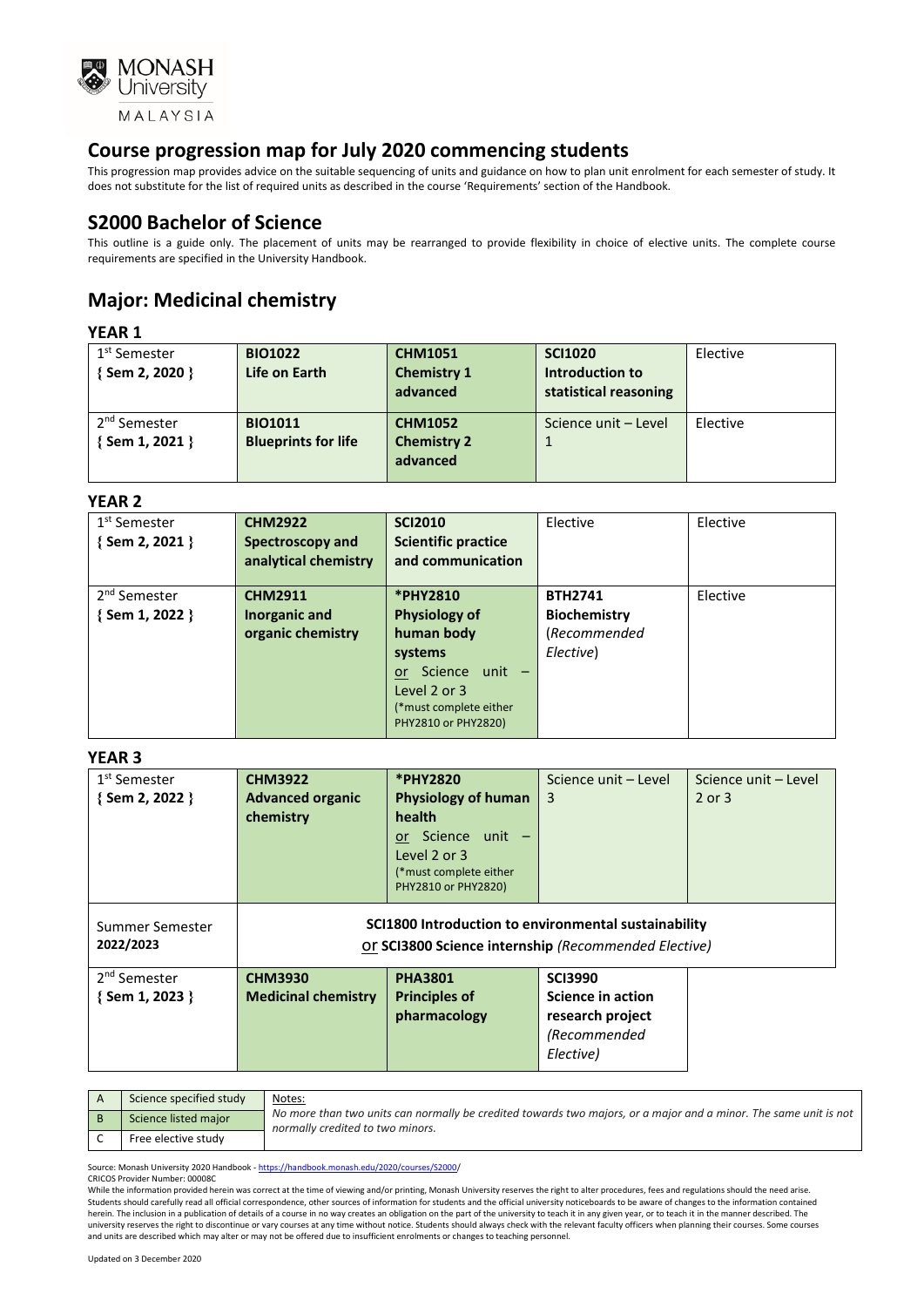

This progression map provides advice on the suitable sequencing of units and guidance on how to plan unit enrolment for each semester of study. It does not substitute for the list of required units as described in the course 'Requirements' section of the Handbook.

### **S2000 Bachelor of Science**

This outline is a guide only. The placement of units may be rearranged to provide flexibility in choice of elective units. The complete course requirements are specified in the University Handbook.

# **Major: Psychology**

#### **YEAR 1**

| 1 <sup>st</sup> Semester | <b>BIO1022</b>             | <b>PSY1022</b>       | <b>SCI1020</b>        | Elective |
|--------------------------|----------------------------|----------------------|-----------------------|----------|
| { Sem 2, 2020 }          | Life on Earth              | <b>Psychology 1B</b> | Introduction to       |          |
|                          |                            |                      | statistical reasoning |          |
|                          |                            |                      |                       |          |
| 2 <sup>nd</sup> Semester | <b>BIO1011</b>             | <b>PSY1011</b>       | Science unit - Level  | Elective |
| { Sem 1, 2021 }          | <b>Blueprints for life</b> | <b>Psychology 1A</b> | $\mathbf{1}$          |          |
|                          |                            |                      |                       |          |
|                          |                            |                      |                       |          |

#### **YEAR 2**

| 1 <sup>st</sup> Semester | <b>PSY2042</b>         | <b>SCI2010</b>             | Elective             | Elective |
|--------------------------|------------------------|----------------------------|----------------------|----------|
| { Sem 2, 2021 }          | <b>Personality and</b> | <b>Scientific practice</b> |                      |          |
|                          | social psychology      | and communication          |                      |          |
|                          |                        |                            |                      |          |
| 2 <sup>nd</sup> Semester | <b>PSY2061</b>         | <b>PSY2071</b>             | Science unit - Level | Elective |
| { Sem 1, 2022 }          | <b>Biological</b>      | <b>Development</b>         | $2$ or $3$           |          |
|                          | psychology             | psychology                 |                      |          |
|                          |                        |                            |                      |          |
|                          |                        |                            |                      |          |

#### **YEAR 3**

| 1 <sup>st</sup> Semester                   | <b>PSY3032</b>                                                                      | Science unit - Level                                               | Science unit - Level | Elective |
|--------------------------------------------|-------------------------------------------------------------------------------------|--------------------------------------------------------------------|----------------------|----------|
| { Sem 2, 2022 }                            | <b>Abnormal</b>                                                                     | 3                                                                  | $2$ or $3$           |          |
|                                            | psychology                                                                          |                                                                    |                      |          |
| Summer Semester                            | SCI1800 Introduction to environmental sustainability                                |                                                                    |                      |          |
| 2022/2023                                  | Or SCI3800 Science internship (Recommended Elective)                                |                                                                    |                      |          |
| 2 <sup>nd</sup> Semester<br>{Sem 1, 2023 } | <b>PSY3041</b><br><b>Psychological testing</b><br>theories of ability<br>and ethics | <b>PSY3051</b><br><b>Perception and</b><br>cognitive<br>psychology | Elective             |          |

| Science specified study | Notes:                                                                                                                                               |
|-------------------------|------------------------------------------------------------------------------------------------------------------------------------------------------|
| Science listed major    | No more than two units can normally be credited towards two majors, or a major and a minor. The same unit is not<br>normally credited to two minors. |
| Free elective study     |                                                                                                                                                      |

Source: Monash University 2020 Handbook - [https://handbook.monash.edu/2020/courses/S2000/](https://handbook.monash.edu/2020/courses/S2000) CRICOS Provider Number: 00008C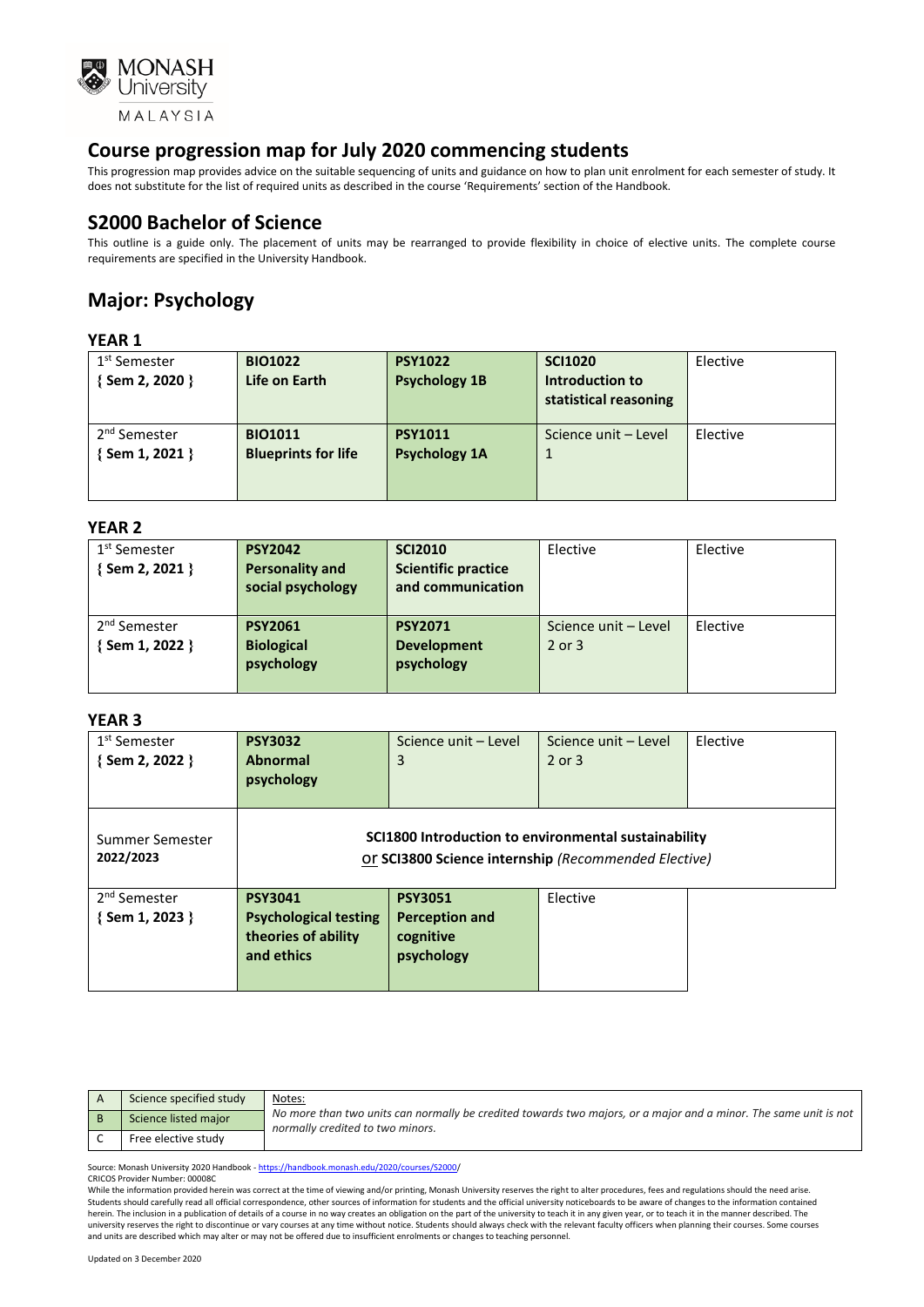

This progression map provides advice on the suitable sequencing of units and guidance on how to plan unit enrolment for each semester of study. It does not substitute for the list of required units as described in the course 'Requirements' section of the Handbook.

### **S2000 Bachelor of Science**

This outline is a guide only. The placement of units may be rearranged to provide flexibility in choice of elective units. The complete course requirements are specified in the University Handbook.

# **Extended major - APAC accredited: Psychology**

### **YEAR 1**

| .                        |                            |                      |                       |          |
|--------------------------|----------------------------|----------------------|-----------------------|----------|
| 1 <sup>st</sup> Semester | <b>BIO1022</b>             | <b>PSY1022</b>       | <b>SCI1020</b>        | Elective |
| {Sem 2, 2020 }           | Life on Earth              | <b>Psychology 1B</b> | Introduction to       |          |
|                          |                            |                      | statistical reasoning |          |
|                          |                            |                      |                       |          |
| 2 <sup>nd</sup> Semester | <b>BIO1011</b>             | <b>PSY1011</b>       | Science unit - Level  | Elective |
| $\{$ Sem 1, 2021 $\}$    | <b>Blueprints for life</b> | <b>Psychology 1A</b> |                       |          |
|                          |                            |                      |                       |          |
|                          |                            |                      |                       |          |

#### **YEAR 2**

| 1 <sup>st</sup> Semester | <b>PSY2042</b>         | <b>PSY2112</b>        | <b>SCI2010 Scientific</b> | Elective |
|--------------------------|------------------------|-----------------------|---------------------------|----------|
| { Sem 2, 2021 }          | <b>Personality and</b> | <b>Organisational</b> | practice and              |          |
|                          | social psychology      | psychology            | communication             |          |
|                          |                        |                       |                           |          |
| 2 <sup>nd</sup> Semester | <b>PSY2061</b>         | <b>PSY2071</b>        | Elective                  | Elective |
| Sem 1, 2022 }            | <b>Biological</b>      | <b>Development</b>    |                           |          |
|                          | psychology             | psychology            |                           |          |
|                          |                        |                       |                           |          |

#### **YEAR 3**

| 1 <sup>st</sup> Semester<br>{Sem 2, 2022 }  | <b>PSY3032</b><br><b>Abnormal</b><br>psychology                                     | <b>PSY3062</b><br><b>Research methods</b><br>and theory                                                      | Science unit - Level<br>2 or 3 | Elective |
|---------------------------------------------|-------------------------------------------------------------------------------------|--------------------------------------------------------------------------------------------------------------|--------------------------------|----------|
| Summer Semester<br>2022/2023                |                                                                                     | SCI1800 Introduction to environmental sustainability<br>Or SCI3800 Science internship (Recommended Elective) |                                |          |
| 2 <sup>nd</sup> Semester<br>{ Sem 1, 2023 } | <b>PSY3041</b><br><b>Psychological testing</b><br>theories of ability<br>and ethics | <b>PSY3051</b><br><b>Perception and</b><br>cognitive<br>psychology                                           | Elective                       |          |

| Science specified study | Notes:                                                                                                                                               |
|-------------------------|------------------------------------------------------------------------------------------------------------------------------------------------------|
| Science listed major    | No more than two units can normally be credited towards two majors, or a major and a minor. The same unit is not<br>normally credited to two minors. |
| Free elective study     |                                                                                                                                                      |

Source: Monash University 2020 Handbook - [https://handbook.monash.edu/2020/courses/S2000/](https://handbook.monash.edu/2020/courses/S2000)

CRICOS Provider Number: 00008C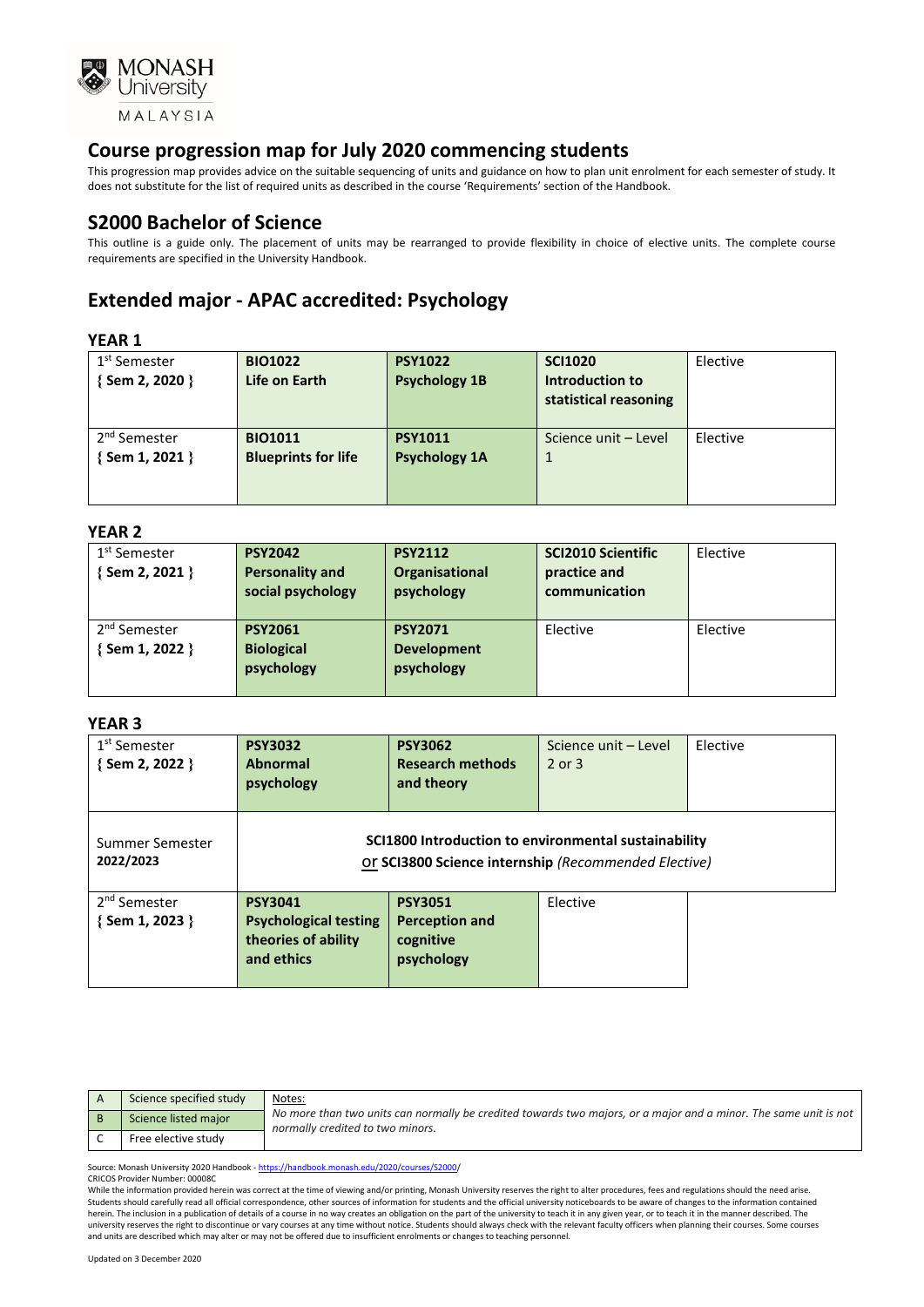

This progression map provides advice on the suitable sequencing of units and guidance on how to plan unit enrolment for each semester of study. It does not substitute for the list of required units as described in the course 'Requirements' section of the Handbook.

### **S2000 Bachelor of Science**

This outline is a guide only. The placement of units may be rearranged to provide flexibility in choice of elective units. The complete course requirements are specified in the University Handbook.

# **Major: Tropical environmental biology**

### **YEAR 1**

| 1 <sup>st</sup> Semester | <b>ENV1800</b>             | <b>CHM1051</b>     | <b>SCI1020</b>        | Elective |
|--------------------------|----------------------------|--------------------|-----------------------|----------|
| {Sem 2, 2020 }           | Environmental              | <b>Chemistry 1</b> | Introduction to       |          |
|                          | science: A Southeast       | advanced           | statistical reasoning |          |
|                          | Asian perspective          |                    |                       |          |
|                          |                            |                    |                       |          |
| 2 <sup>nd</sup> Semester | <b>BIO1011</b>             | <b>CHM1052</b>     | Science unit - Level  | Elective |
| {Sem 1, 2021 }           | <b>Blueprints for life</b> | <b>Chemistry 2</b> |                       |          |
|                          |                            | advanced           |                       |          |
|                          |                            |                    |                       |          |

#### **YEAR 2**

| 1 <sup>st</sup> Semester<br>{Sem 2, 2021 } | <b>ENV2726</b><br><b>Ecosystems and</b><br>bioresources         | <b>STA2216</b><br>Data analysis for<br>science | <b>SCI2010</b><br><b>Scientific practice</b><br>and communication | Elective |
|--------------------------------------------|-----------------------------------------------------------------|------------------------------------------------|-------------------------------------------------------------------|----------|
| 2 <sup>nd</sup> Semester<br>{Sem 1, 2022 } | <b>BIO2810</b><br>Introduction to<br>ecological<br>applications | Science unit - Level<br>2 or 3                 | Elective                                                          | Elective |

#### **YEAR 3**

| 1 <sup>st</sup> Semester<br>{Sem 2, 2022 } | <b>BIO3820</b><br><b>Tropical terrestrial</b><br>biology | Science unit - Level<br>3                                                                                    | Science unit - Level<br>$2$ or $3$ | Elective |
|--------------------------------------------|----------------------------------------------------------|--------------------------------------------------------------------------------------------------------------|------------------------------------|----------|
| Summer Semester<br>2022/2023               |                                                          | SCI1800 Introduction to environmental sustainability<br>Or SCI3800 Science internship (Recommended Elective) |                                    |          |
| 2 <sup>nd</sup> Semester                   | <b>BIO3800</b>                                           | <b>BIO3810</b>                                                                                               | <b>SCI3990</b>                     |          |
| { Sem 1, 2023 }                            | <b>Tropical</b>                                          | <b>Tropical aquatic</b>                                                                                      | Science in action                  |          |
|                                            | environmental                                            | biology                                                                                                      | research project                   |          |
|                                            | management                                               |                                                                                                              | (Recommended                       |          |
|                                            |                                                          |                                                                                                              | Elective)                          |          |
|                                            |                                                          |                                                                                                              |                                    |          |

| Science specified study | Notes:                                                                                                                                               |
|-------------------------|------------------------------------------------------------------------------------------------------------------------------------------------------|
| Science listed major    | No more than two units can normally be credited towards two majors, or a major and a minor. The same unit is not<br>normally credited to two minors. |
| Free elective study     |                                                                                                                                                      |

Source: Monash University 2020 Handbook - [https://handbook.monash.edu/2020/courses/S2000/](https://handbook.monash.edu/2020/courses/S2000)

CRICOS Provider Number: 00008C